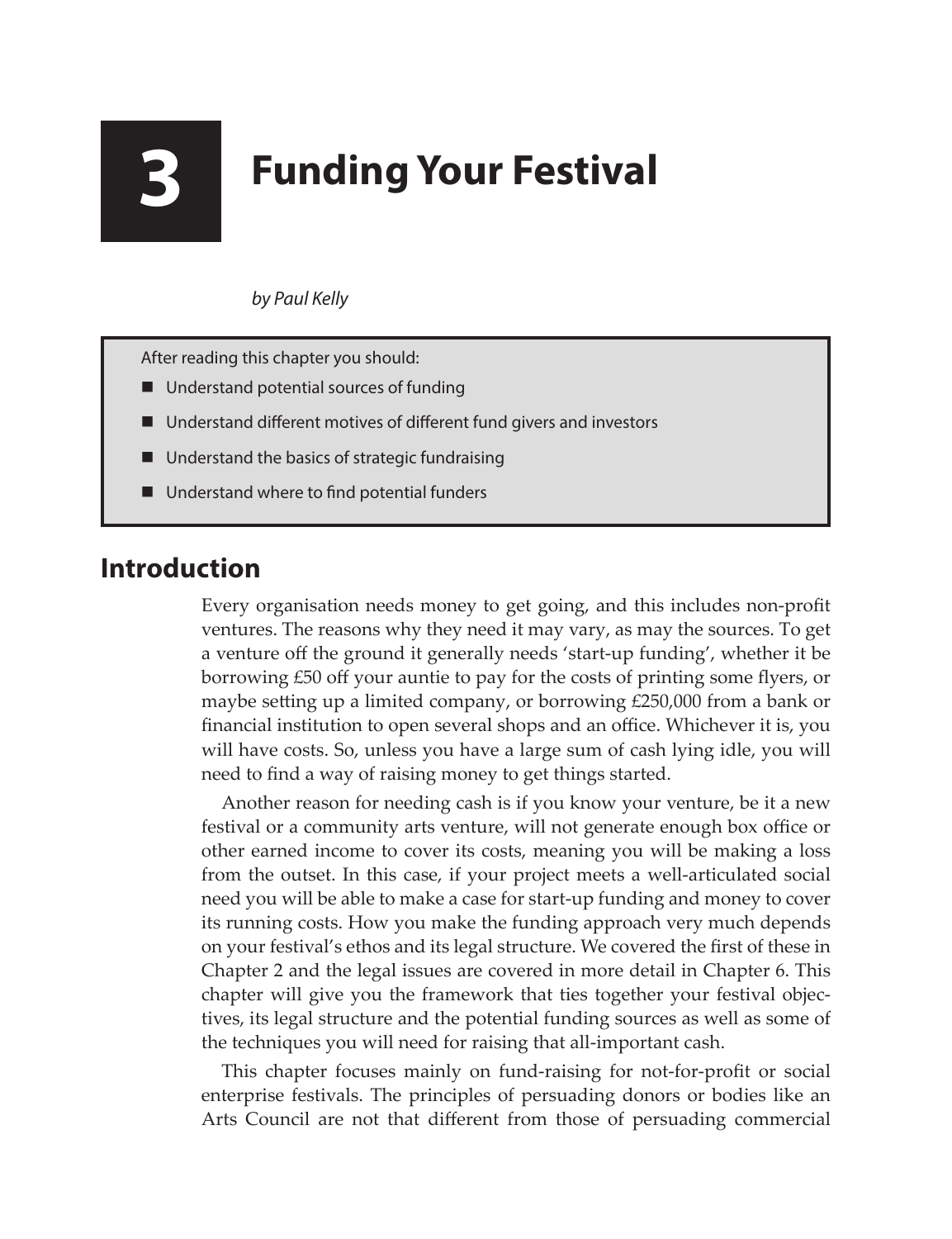investors, other than that the return you would promise commercial investors would be financial rather than social or artistic objectives. The chapter starts by looking at those differences.

### **What is funding?**

You need money but the first thing you actually need to know is about language. If you have a profit-making ethos then the word you use isn't 'funding', it's 'investment'. You need investment to get started and you will need further investment to grow. What banks, social entrepreneurs and venture capitalists want to see and be assured of is '*return on investment*' – ROI. They invest in ventures that they see have the potential to be both financially successful and to grow – the word 'scalable' is often used. That means can you turn a cottage industry with two or three people and a bright idea, into a business manufacturing thousands of units or attracting thousands of people.

If you are a non-profit venture, or a charity, then you talk about 'funding'. It's money that doesn't come back, at least not as money. Your ROI is social or creative and can be harder to articulate. The outcomes are, in the short term, very visible – like smiling faces – but they are very difficult to measure in tangible and what is called 'longitudinal' terms, i.e. change over a period of time.

So, it's important to know what your business ethos and motivation are, as these will affect how you will pitch your case, the tools and approach you will need, who you will be pitching to and the language you need to use to persuade them. And regardless of whether you are intending to become a commercially-oriented festival with a turnover of millions or an arts or socially-focused festival running on a few thousand, you are very likely to be pitching to someone for your money.

#### **Industry example: Funding festivals**

Within festival organisations there are many budding great ideas and fantastic arts projects, exhibitions, workshops, performances that will transform lives, that will challenge, that will create a spectacle lasting long in the memory. The reality for most cultural organisations however is that this activity cannot happen without financial support, and that this becomes increasingly difficult with increased budget pressures on Local Authorities and other funding agencies. A project may find funding to get it started, but how do these become sustainable year on year? This is particularly an issue for festivals.

Unfortunately, there isn't a simple formula to solve this, however at ArtReach we have gained some experience in achieving funding for various projects and helping others to do so as well. Most arts organisations today are having to gain considerable experience in fundraising and finding creative ways to continue to cover the costs of their activity.